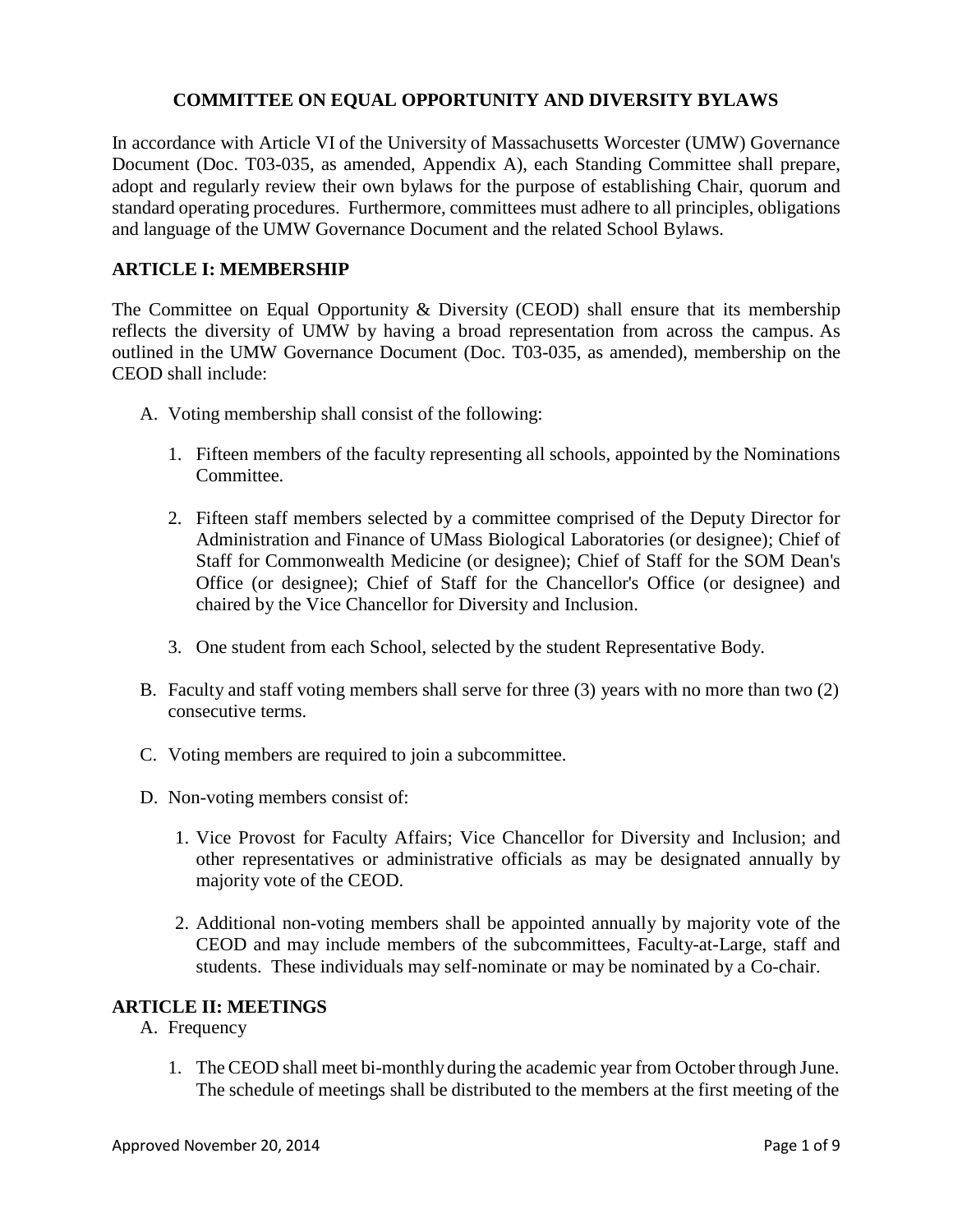year. Additional meetings may be called by the CEOD Co-chairs with advanced notice of five (5) days.

- 2. The Co-chairs of the CEOD and Co-chairs of the subcommittees shall meet bi-monthly during the academic year from September through May (alternate months to the CEOD meeting). The schedule of meetings shall be distributed to the subcommittee Co-chairs at the first meeting of the academic year. Additional meetings may be called by the Co-chairs of the CEOD with advance notice of five (5) days.
- B. Attendance
	- 1. It is the expectation that voting and non-voting members of the CEOD will attend all meetings and are encouraged to participate. The Co-chairs, or their designee, shall be notified if a member is unable to attend. The Co-chairs may take into consideration attendance when making recommendations for continuance on the CEOD.
	- 2. Members may attend by teleconference, video conference, or any other technology that allows full participation by the member. Representation by proxy is not permitted.
	- 3. All CEOD meetings are open to all UMW faculty, staff and students.

#### C. Voting

- 1. One half of the voting membership shall constitute a quorum.
- 2. A majority of a quorum is required to pass on any item of business.
- 3. Voting may be accomplished by teleconference, video conference or any other technology that allows the voting member to attend/participate in the meeting.
- 4. Voting by proxy is not permitted.

#### D. Agenda

- 1. The agenda for regular meetings shall be prepared by the CEOD Co-chairs.
- 2. The agenda and notice of the meeting shall be distributed to the members at least five (5) days in advance of the meeting.
- 3. Any member can submit an item for the agenda. The decision to put an item on the agenda rests with the Co-chairs.

#### E. Minutes

- 1. The Co-chairs shall be responsible for meeting minutes.
- 2. The minutes shall be voted for approval at the next regularly scheduled meeting.
- 3. Once approved, the minutes shall be posted/made available on the CEOD website.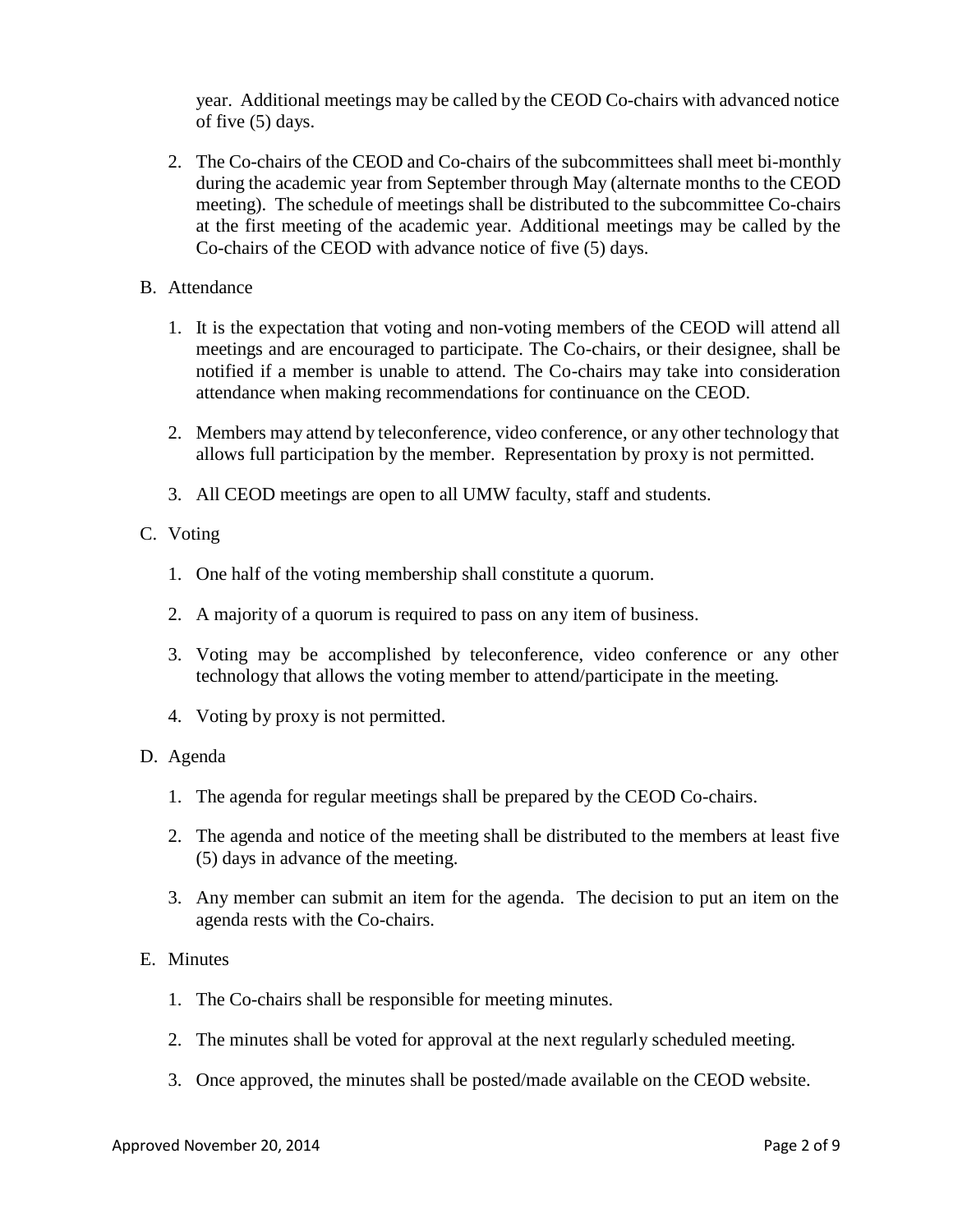- 4. A permanent record of the meeting minutes shall be maintained by the Diversity and Equal Opportunity Office (DEOO).
- F. Administrative Support
	- 1. The DEOO shall provide support to the CEOD for purposes of coordinating meetings, preparing and distributing materials in consultation with the CEOD Co-chairs.

### **ARTICLE III: CO-CHAIRS**

- A. There shall be a Co-chair representing the staff and a Co-chair representing the faculty. Co-chairs shall:
	- 1. Preside at all CEOD meetings.
	- 2. Review proposed agenda items and prepare agenda.
	- 3. Serve on campus committees and task forces as requested and appropriate.
	- 4. Attend monthly meetings with the Vice Chancellor for Diversity and Inclusion.
	- 5. Preside at additional meetings as called by the Co-chair.
- B. Nominations and Elections
	- 1. Nominations for the Co-chairs shall be solicited by the Nominating Subcommittee and forwarded to the administrative support designee for preparation of the ballot.
	- 2. Any voting or non-voting member of the CEOD can self-nominate.
	- 3. Should a non-voting CEOD member self-nominate or be nominated for Co-chair, the CEOD shall submit a recommendation to the appropriate staff or faculty appointing committee for the constituent to be considered as a voting member.
	- 4. Nominees shall submit a personal statement to the Co-chairs to be presented with the ballot.
	- 5. A Co-chair shall be elected annually by the voting membership.
	- 6. Elections for the Co-chair in the upcoming year shall occur prior to the last meeting of the current academic year. Each nominee must have previously served as an active voting or non-voting CEOD member for at least two (2) years.
	- 7. Voting will be by anonymous ballot. If there are more than two candidates, an instant runoff ballot will be used.
	- 8. Term of office will be for two (2) years with no more than two (2) consecutive terms. Terms shall be staggered.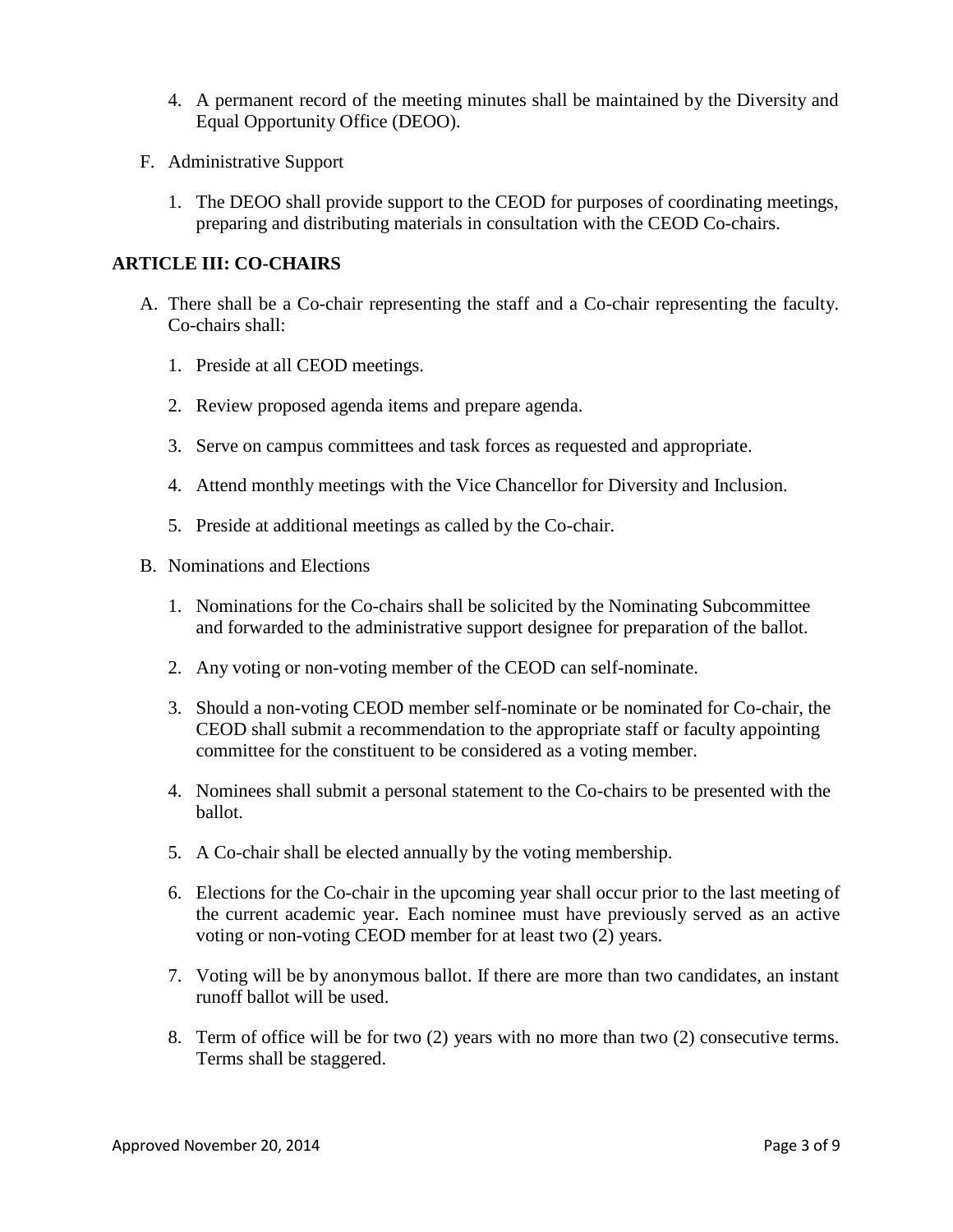# **ARTICLE IV: ADVISING AND REPORTING**

- A. The CEOD shall report directly to the Chancellor.
- B. The CEOD shall advise the Chancellor and the Vice Chancellor for Diversity and Inclusion on substantial matters resulting from committee decisions. Such matters shall require a majority vote of the membership.
- C. The CEOD shall provide a report to the Chancellor, FacultyCouncil and Executive Council at the end of each academic year summarizing the activities of the previous year and anticipated activities for the upcoming year. The Co-chairs and/or designee shall present a more comprehensive overview upon request by the Faculty Council and/or Executive Council.
- D. If the CEOD has an item that they want to bring forward to a Governing Body, the Cochairs shall be responsible for requesting to place an item on the agenda of the appropriate council. The Co-chairs and/or designee of the committee will make the report.

# **ARTICLE V: SUBCOMMITTEES**

The CEOD may establish subcommittees from time to time which represent the diverse groups in the UMW community. These subcommittees support the work, mission and values of the CEOD and the DEOO and assist in the workings and management of the CEOD. Such subcommittees shall function in accordance with the rules and regulations concerning the conduct of their business and meetings consistent with the general provisions and requirements of the UMW Governance Document, the involved School's Bylaws, and the CEOD Bylaws. All conduct and any recommendations of such subcommittees are advisory only to the committee under which they serve.

A. Subcommittee membership:

Members shall be appointed annually by majority vote of the CEOD and may include Faculty-at-Large, staff and students. These individuals may self-nominate or may be nominated by a Co-chair.

- B. Subcommittee Co-chairs
	- 1. Subcommittee members shall identify a Chair or Co-chairs for each of the subcommittees identified herein and submit the recommendations to the Nominating Subcommittee.
	- 2. Determination of subcommittee Chair/Co-chairs in the upcoming year shall occur in parallel with the election process for the CEOD Co-chairs.
	- 3. The review/approval of the subcommittee Chair/Co-chairs by the CEOD shall occur at the last meeting of the current academic year.
	- 4. Terms are for two years.
	- 5. Responsibilities of the Chair/Co-chairs are to: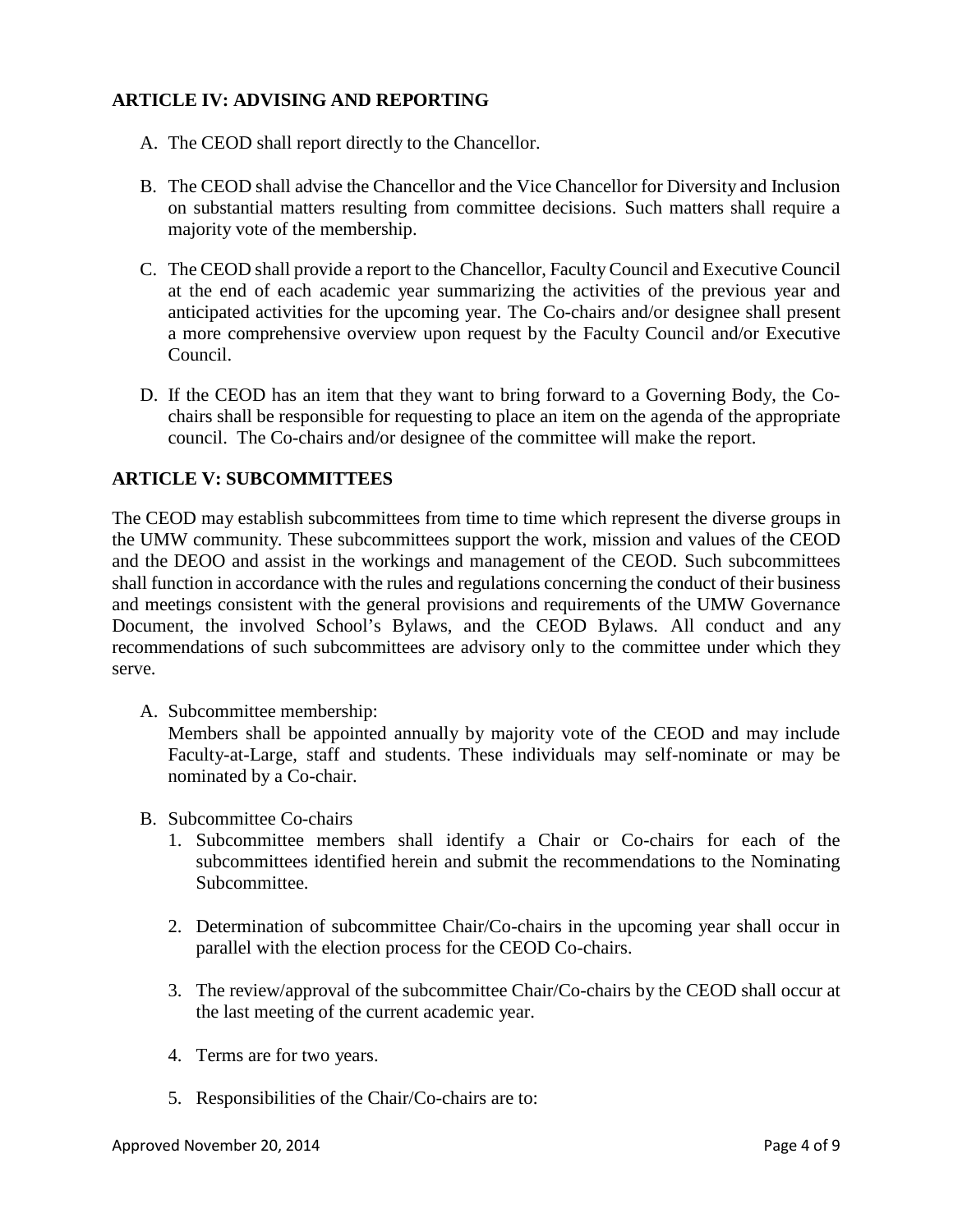- a. Preside at all meetings of the subcommittee
- b. Make reports to the CEOD, as requested
- c. Provide items to the CEOD that require a vote
- d. Attend designated meetings of the subcommittee Chairs/Co-chairs
- C. List of Subcommittees:
	- 1. **Civility:** promotes a sustainable civil culture by raising awareness through events, education and training.
	- 2. **Commonwealth Medicine Cultural Diversity Committee:** supports initiatives and promotes ideas to help build a strong organizational workforce that embraces inclusion and diversity while appreciating differing perspectives and contributions from all employees. A primary role of the Committee is to attract employees to the organization that mirror the demographics of the communities we serve.
	- 3. **Disabilities:** works to ensure that UMW is an inclusive workplace for individuals with disabilities.
	- 4. **Lesbian, Gay, Bisexual, Transgendered and Ally (LGBTA):** supports the UMW in its commitment to an environment that is respectful, fair and affirming to all, regardless of sexual orientation and gender identity.
	- 5. **International:** welcomes and provides support to UMW international employees and their families.
	- 6. **MassBiologics Diversity Committee**: supports initiatives and promotes ideas to leverage its diverse workforce for improving public health through applied research, development and production of biologic products.
	- 7. **Mature Workforce:** serves as an advocate to identify issues and concerns of the mature worker at UMW and to develop resources and programs to address these issues and concerns.
	- 8. **Minority Academic Advancement (MAAC):** committed to increasing diversity at UMW. Supports the recruitment and academic success from underrepresented minority groups.
	- 9. **Professional Women**: works to improve the lives of professional women at UMW through provision of a variety of mechanisms and supports.
	- 10. **Nominating:** The Nominating Subcommittee will seek voting and non-voting members for representation on the CEOD. The Nominating Subcommittee will seek Co-chair elect candidates for consideration to the CEOD in preparation for the ballot. The Nominating Subcommittee will also work with the Chair/Co-chairs of each subcommittee to ensure that subcommittee Chairs/Co-chairs are identified for the upcoming year, as needed, and a slate of subcommittee Chairs/Co-chairs candidates is prepared for review/approval by the CEOD.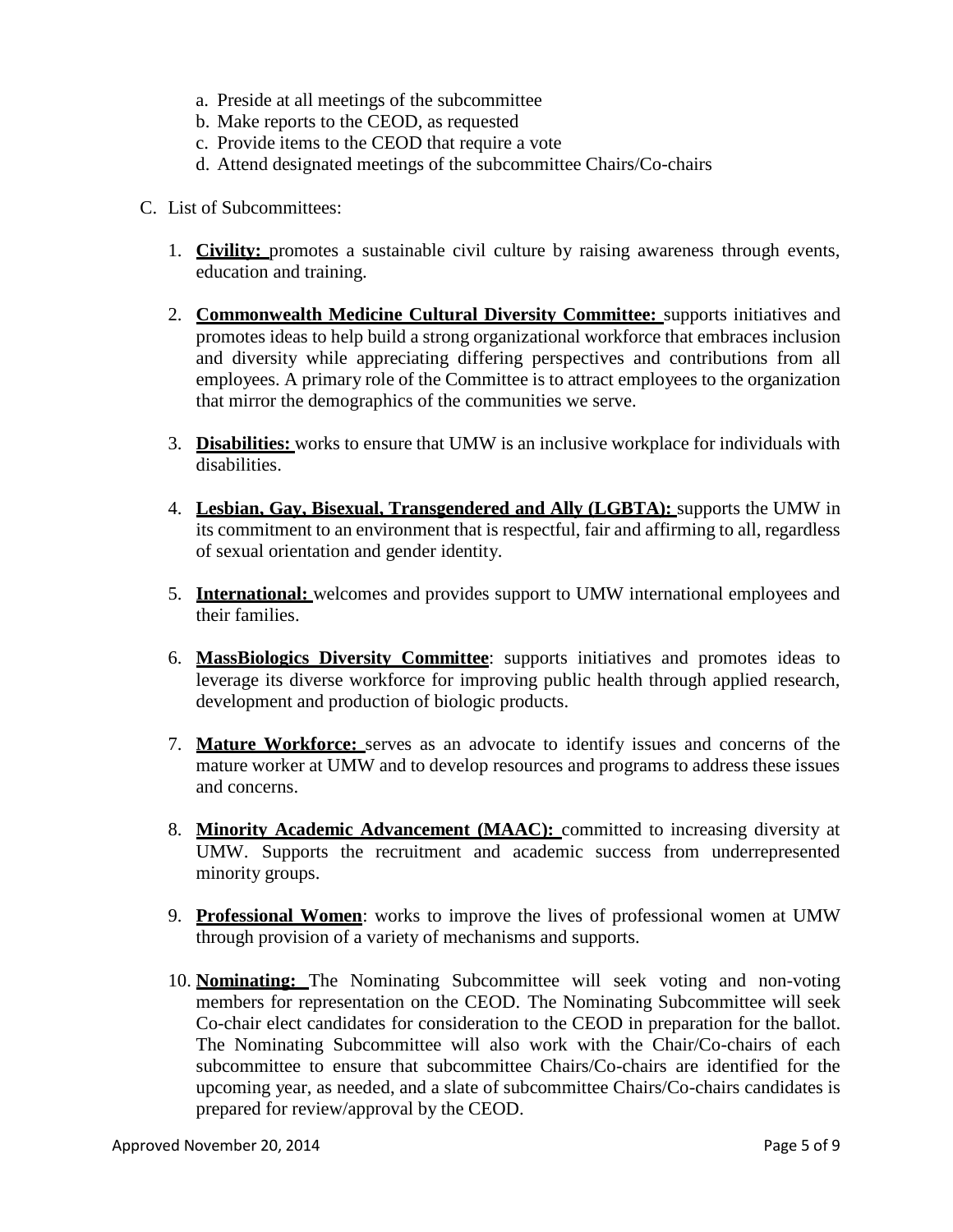# **ARTICLE VI: REVIEW AND REVISION**

In accordance with the UMW Governance Document (Doc. T03-035, as amended), standing committees shall regularly review their bylaws, at a minimum every five (5) years. Proposed amendments shall be forwarded to the Chancellor and Provost for their review and input. Such amendments must then be approved by both the Faculty Council and the Executive Council.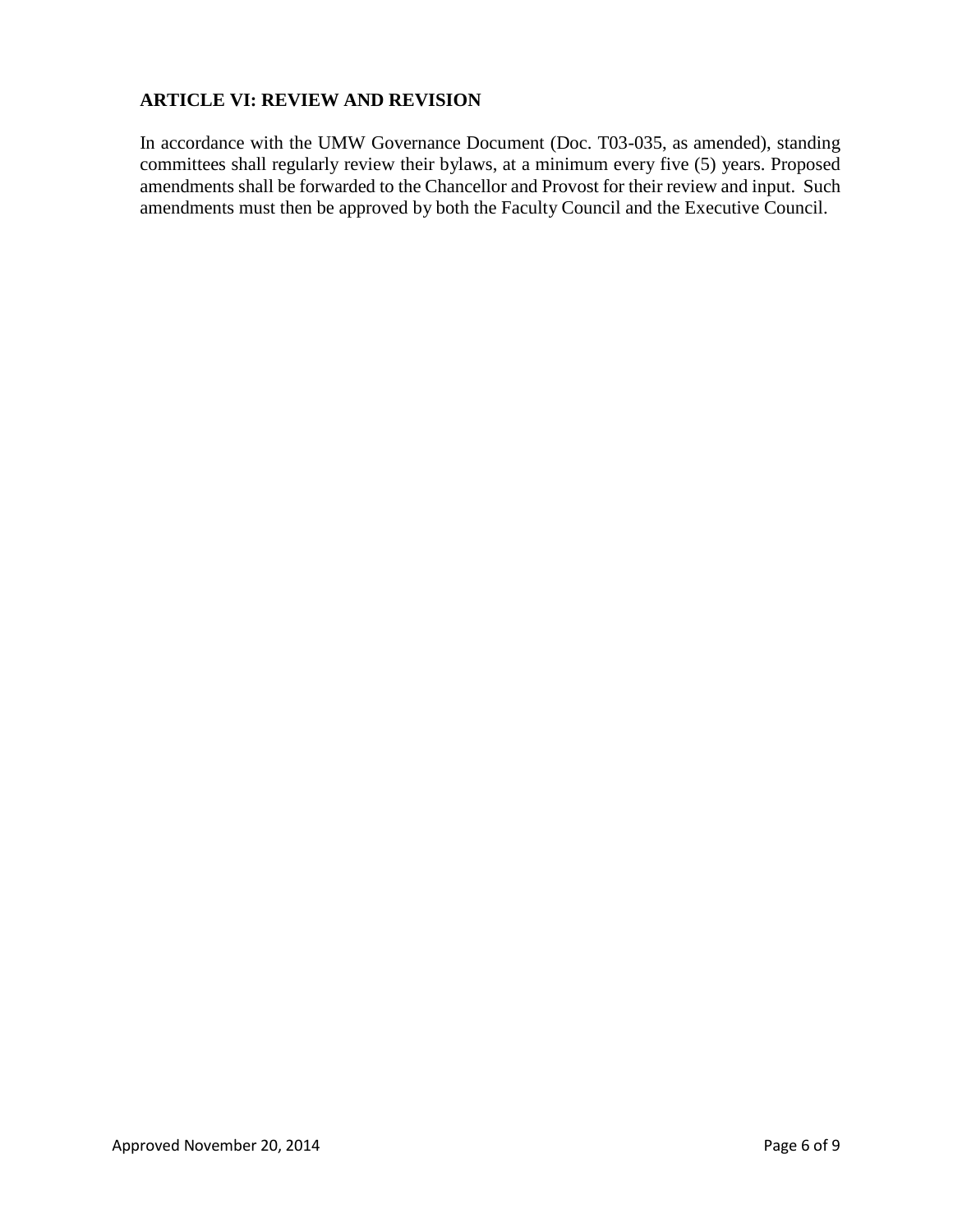# **Appendix A**

# **GOVERNANCE DOCUMENT**

### **ARTICLE VI: STANDING COMMITTEES**

#### **A. Types of Committees**

At UMW, there are a number of committees that provide assistance to campus operations and provide input on campus policies and procedures. They are described as follows:

**1. Informal or ad hoc committees** as may be constituted by the Chancellor, Provost and/or Deans, usually for a particular purpose and may be for a limited time-frame. Due to the nature and number of these committees, they are not specifically named in this document. The written "charge" establishing such a committee shall set forth the membership, the purpose, and any procedural requirements for the meetings. Notice of the establishment of any such informal or ad hoc committees shall be timely provided to the Executive Council and Faculty Council.

**2. Statutorily-mandated committees** that exist to fulfill certain federal or state requirements will be established and maintained in compliance with the related statute and/or regulation (a list of current statutorily-mandated committees is attached as Appendix 1).

**3. Standing Committees** (as stated below) report to either the Faculty Council, Executive Council, Provost and/or Chancellor, and generally advise and consult with certain specified UMW Committees or Leadership. The guiding principles in the establishment of these Standing Committees include but are not limited to any one or more of the following:

- it serves an operational necessity for UMW;
- it safeguards the interests of UMW;
- it ensures ongoing faculty participation in matters of interest impacting the faculty and faculty life;
- it promotes shared governance of UMW; and
- it provides consistent campus-wide policy and procedure.

Such committees are integral in supporting the missions of UMW. These Standing Committees will fulfill their assigned duties, which the Chancellor may increase at his/her discretion. In carrying out their duties, these Committees shall not usurp material functions of administrative departments.

The general conditions and governance rules shall be as follows, unless otherwise explicitly stated for a particular Committee:

a) Faculty member terms are for three years, unless otherwise stipulated herein. Membership on Standing Committees or their subcommittees shall be staggered so that one-third of the faculty members are appointed annually. Vacancies may be filled at any time. When a vacancy occurs on a Standing Committee, the Vice Provost for Faculty Affairs, after consulting with the Chair of the involved Standing Committee and the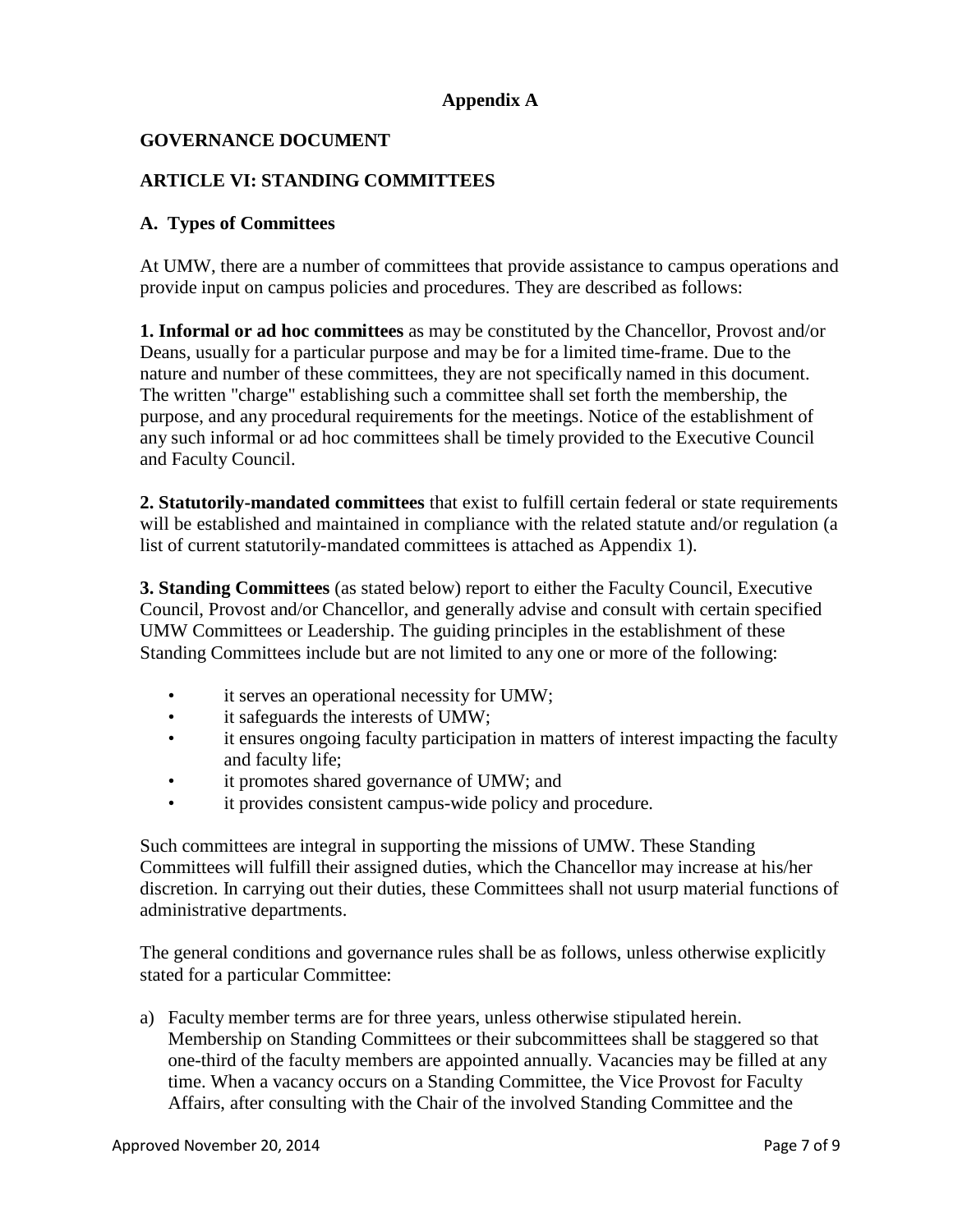Nominations Committee, may fill the vacancy with another faculty member who shall serve until the term for that position expires or until the next regular faculty election.

- b) The Chancellor, Provost or their designee(s) may serve on all Standing Committees as non-voting ex-officio members.
- c) Each Standing Committee may create a subcommittee to work on a particular issue under the Duties of the Standing Committee. Membership on such a subcommittee does not confer membership on the Standing Committee. Subcommittee members may attend Standing Committee meetings, but may only vote if they are also Standing Committee members.
- d) Voting members of a Standing Committee or subcommittee shall elect the Chair with terms as specified in the particular committee's bylaws.
- e) Only appointed/elected members of a Standing Committee have voting privileges.
- f) Decisions (including the presence of a quorum) shall be determined by a simple majority of the voting membership. Such "votes" may be established by members participating inperson and/or via teleconference, video conference, or any other technology that allows full participation by the member. Proxy (absentee) voting is not permitted.
- g) Upon request by either the Faculty Council or Executive Council, the Standing Committees shall make a report to the requesting Council.
- h) Meetings shall be held as stated in their respective committee bylaws. Each Standing Committee shall prepare, adopt and regularly review their own bylaws for the purpose of establishing Chair, quorum and standard operating procedures. Committees shall regularly review their bylaws, and at a minimum every five (5) years. Proposed amendments shall be forwarded to the Chancellor and Provost for their review and input. Such amendments must then be approved by both the Faculty Council and the Executive Council